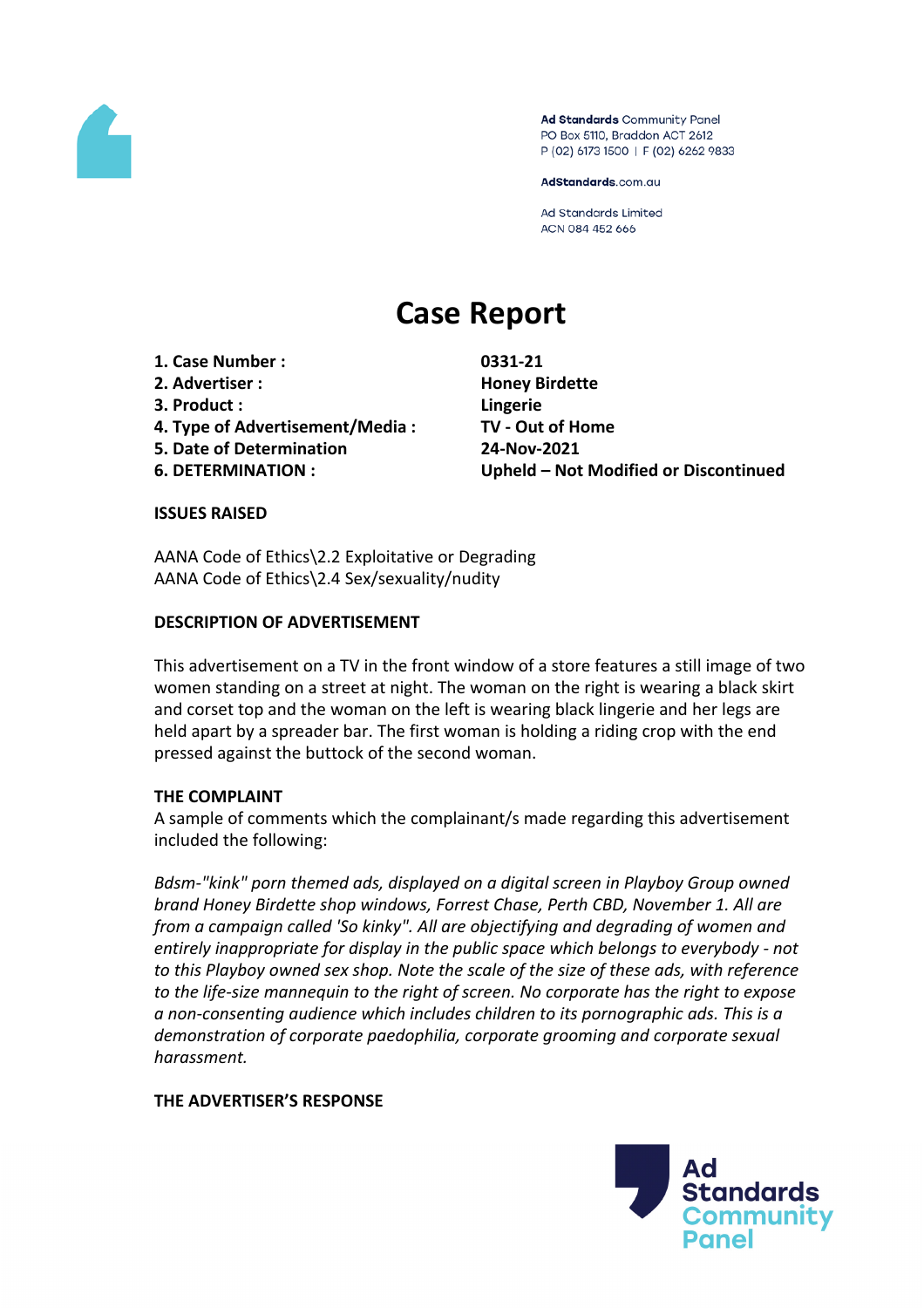

Comments which the advertiser made in response to the complainant/s regarding this advertisement include the following:

*Advertiser did not provide a response.*

## **THE DETERMINATION**

The Ad Standards Community Panel (the Panel) considered whether this advertisement breaches Section 2 of the AANA Code of Ethics (the Code).

The Panel noted the complainant's concerns that the advertisement:

- is objectifying of women and degrading to women
- is inappropriate for display in a public space.

The Panel viewed the advertisement and noted the advertiser had not provided a response.

## **Section 2.2: Advertising should not employ sexual appeal in a manner which is exploitative or degrading of any individual or group of people.**

The Panel noted the AANA Practice Note which provides guidance on the meaning of the terms exploitative and degrading:

*Exploitative - (a) taking advantage of the sexual appeal of a person, or group of people, by depicting them as objects or commodities; or (b) focussing on their body parts where this bears no direct relevance to the product or service being advertised. Degrading – lowering in character or quality a person or group of people.*

## **Does the advertisement use sexual appeal?**

The Panel noted that the advertisement depicts two women in black leather lingerie and clothing, with one hitting the other with a riding crop. The Panel considered that this image does contain sexual appeal.

## **Does the advertisement use sexual appeal in a manner that is exploitative?**

The Panel noted that the advertisement is for lingerie and fetish products available at Honey Birdette and considered that it is reasonable for the women to be depicted wearing the products in the advertisement. The Panel considered there is no irrelevant focus on the women's bodies or body parts.

A minority of the Panel considered that the depiction of the woman on the left with her feet separated by a spreader bar and being hit with a riding crop was a clear depiction of a power imbalance between the women. A minority of the Panel considered that the advertisement contained a suggestion that the woman is being treated as an object to be used for sexual pleasure.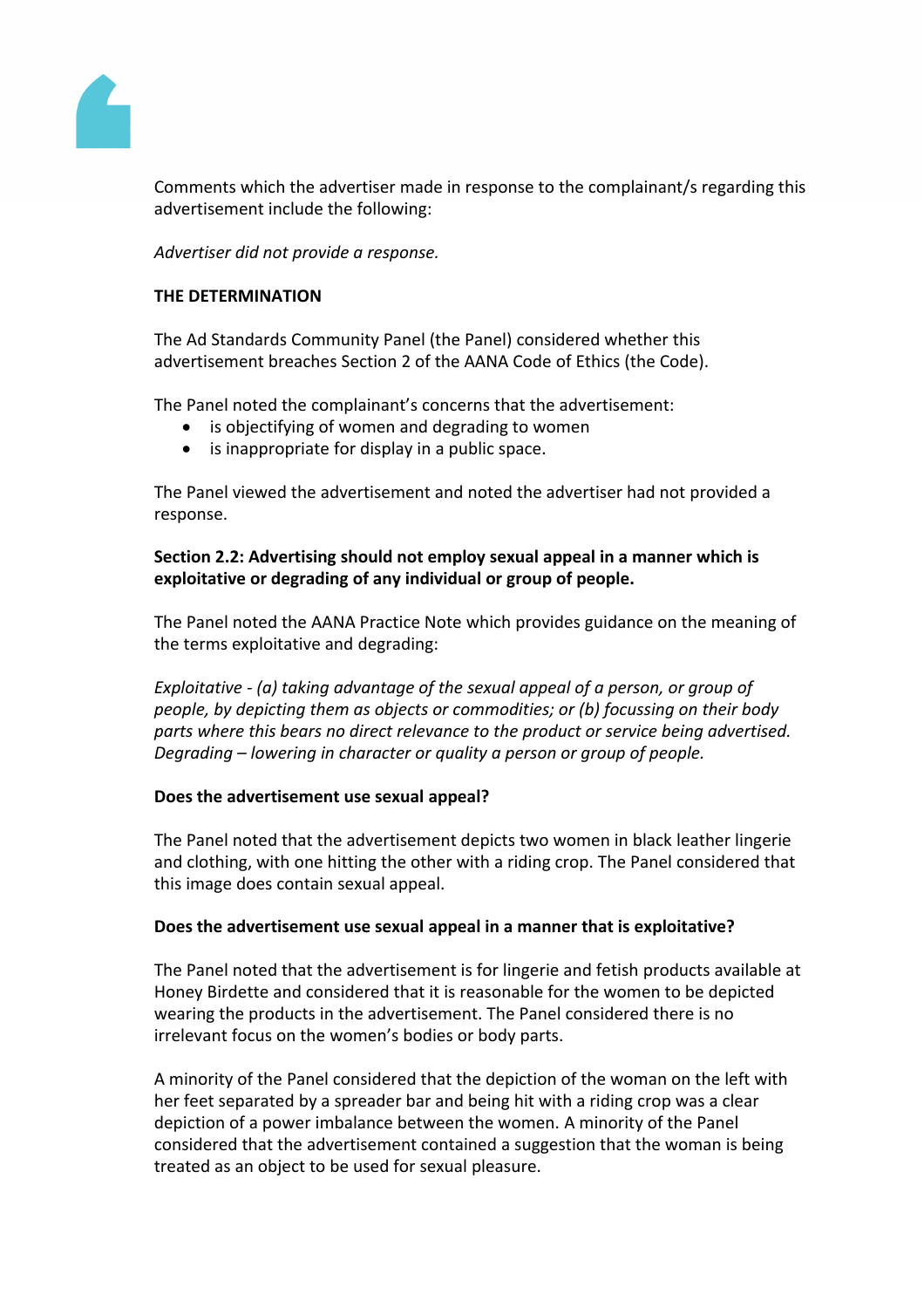

The majority of the Panel considered that the behaviour was depicted in public and the woman on the left had her head turned to face the viewer and clearly appeared to be posing. The Panel considered that the depiction is playful and showed two people equally participating in posing for the camera and is not a depiction of a power imbalance or one person using another.

The Panel considered that the advertisement does not employ sexual appeal in a manner which is exploitative of the women.

## **Does the advertisement use sexual appeal in a manner that is degrading?**

The Panel considered that the depiction of the women is relevant to the promotion of lingerie and the products available for purchase at Honey Birdette and this in itself does not lower the women in character or quality.

A minority of the Panel considered that the advertisement suggests that the woman on the left is an object to be used for the enjoyment of another person and that this suggestion does lower the woman in character or quality.

The majority of the Panel considered that the two women are posing in a playful way for the camera and are equally participating in the behaviour. The Panel considered that this depiction does not lower the women in character or quality.

The Panel considered that the advertisement does not employ sexual appeal in a manner which is degrading to the women.

## **Section 2.2 conclusion**

Finding that the advertisement did not employ sexual appeal in a manner which is exploitative or degrading of an individual or group of people, the Panel determined that the advertisement did not breach Section 2.2 of the Code.

## **Section 2.4: Advertising shall treat sex, sexuality and nudity with sensitivity to the relevant audience.**

The Panel noted the Practice Note for the Code states:

*"Overtly sexual images are not appropriate in outdoor advertising or shop front windows.*

*"Although not exhaustive, the following may be considered to be overtly sexual:*

*• Poses suggestive of sexual position: parting of legs, hand placed on or near genitals in a manner which draws attention to the region;*

*• People depicted in sheer lingerie or clothing where a large amount of buttocks, female breasts, pubic mound or genital regions can be seen; The use of paraphernalia such as whips and handcuffs, particularly in combination with images of people in lingerie, undressed or in poses suggestive of sexual position;*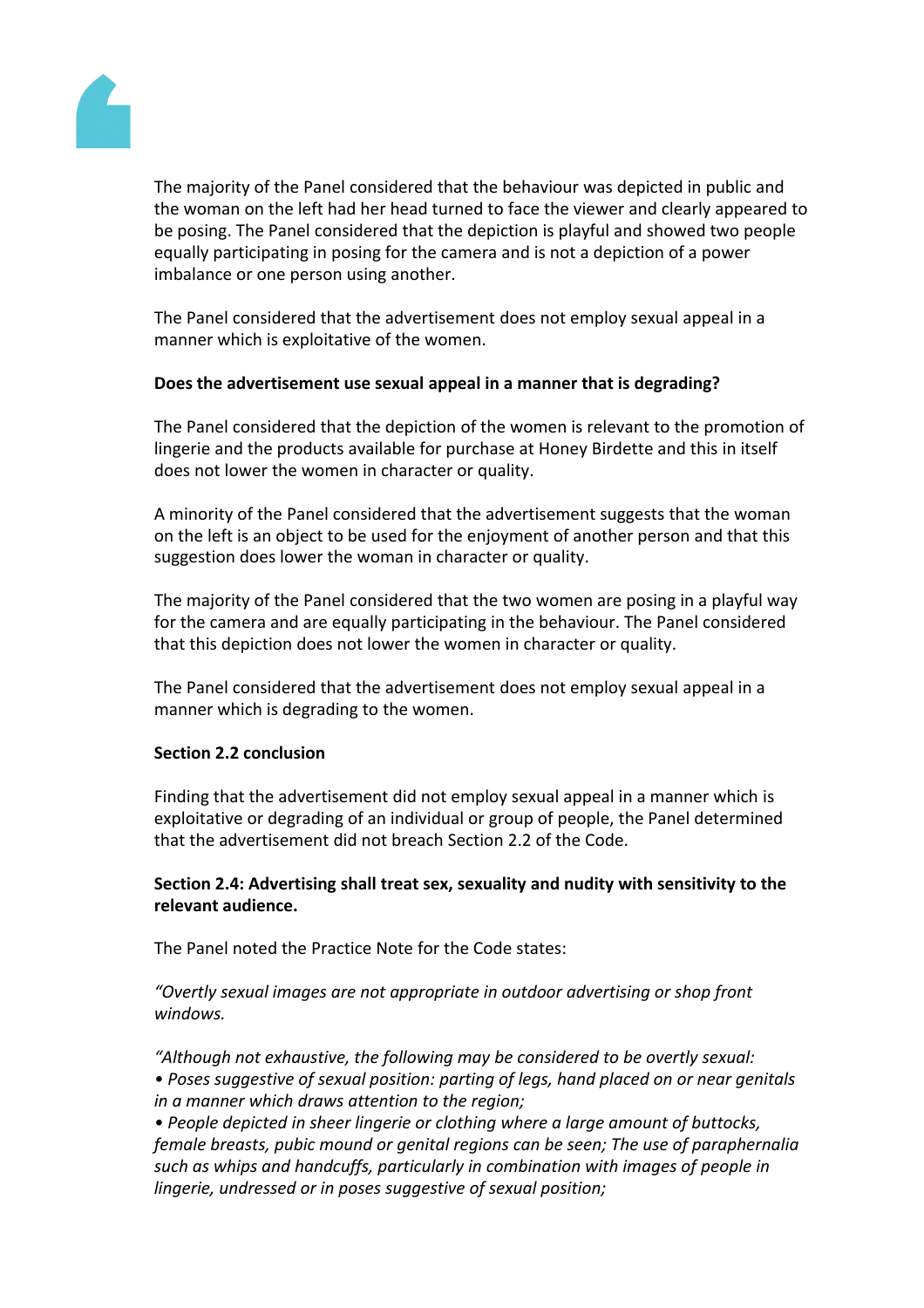

*• Suggestive undressing, such as pulling down a bra strap or underpants; or*

*• Interaction between two or more people which is highly suggestive of sexualised activity.*

*"Discreet portrayal of nudity and sexuality in an appropriate context (eg advertisements for toiletries and underwear) is generally permitted but note the application of the relevant audience. More care should be taken in outdoor media than magazines, for example.*

*"Images of models in bikinis or underwear are permitted, however, unacceptable images could include those where a model is in a suggestively sexual pose, where underwear is being pulled up or down (by the model or another person), or where there is clear sexual innuendo from the ad (e.g. depicting women as sexual objects)."*

## **Does the advertisement contain sex?**

The Panel considered whether the advertisement contained sex. The Panel noted the definition of sex in the Practice Note is "sexual intercourse; person or persons engaged in sexually stimulating behaviour".

The Panel considered that the women are not engaging in sexual intercourse, but the behaviour depicted is a behaviour which would commonly be associated with sexual activity. The Panel considered that the advertisement does contain sex.

## **Does the advertisement contain sexuality?**

The Panel noted the definition of sexuality in the Practice Note is "the capacity to experience and express sexual desire; the recognition or emphasis of sexual matters".

The Panel considered that the women are wearing sexualised clothing and using fetish gear and there is a sexual element to the advertisement.

## **Does the advertisement contain nudity?**

The Panel noted that the definition of nudity in the Practice Note is "the depiction of a person without clothing or covering; partial or suggested nudity may also be considered nudity".

The Panel noted that the woman on the left of the advertisement is depicted in lingerie and considered that this is a depiction of partial nudity.

## **Are the issues of sexuality and nudity treated with sensitivity to the relevant audience?**

The Panel noted that the definition of sensitivity in the Practice Note is "understanding and awareness to the needs and emotions of others".